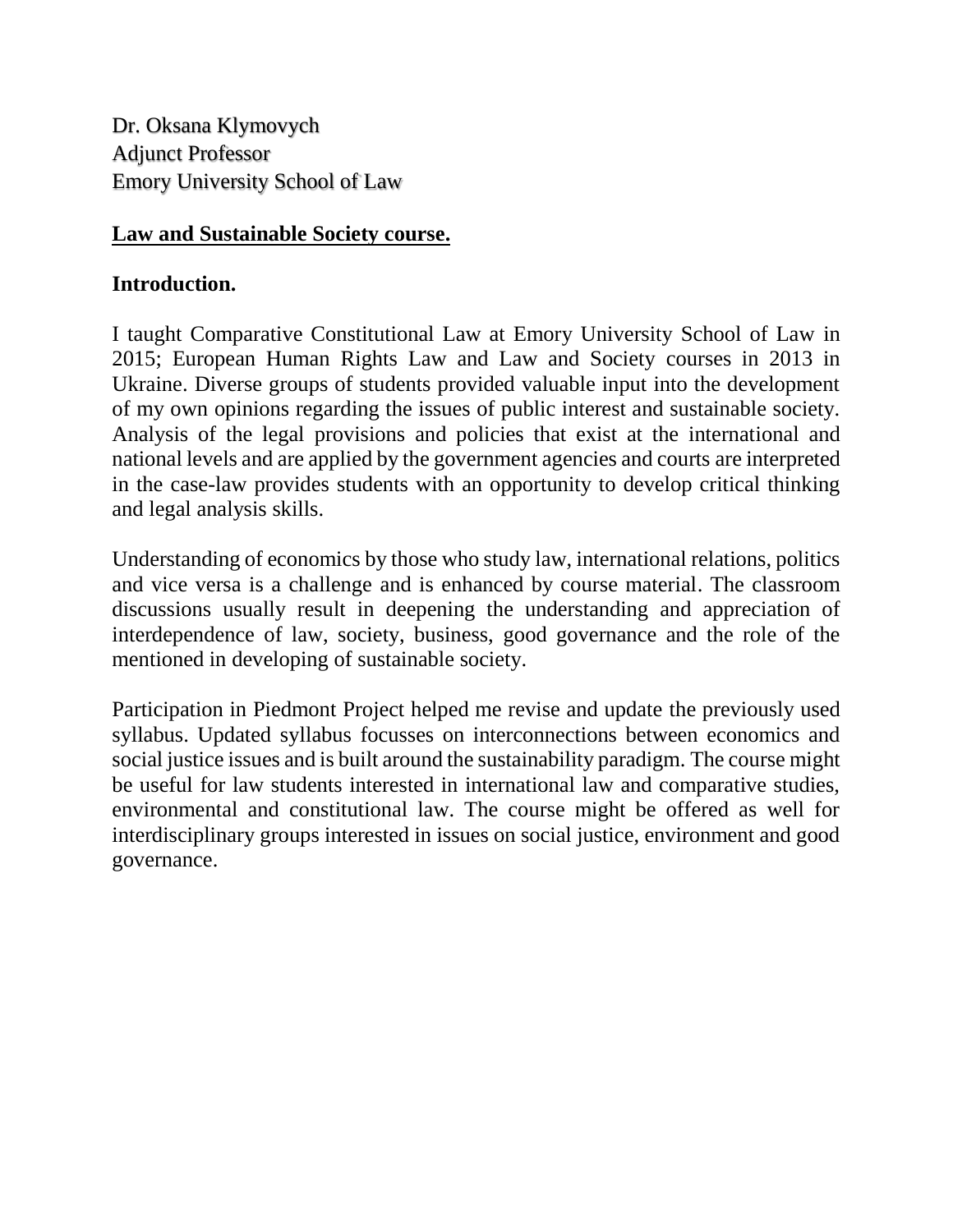### **Overview:**

Law and Sustainable Society course provides students with an opportunity to examine the nature of both phenomenon (law and sustainable society) and to understand how legal systems pursue the goals of society, related to economics, environment and social studies. The course will also provide an overview of the major international instruments, statutes and constitutional laws that are relevant to environmental protection and development of the sustainable society.

Law will be examined from the point of view of its efficiency in developing sustainable societies where the needs of human beings are satisfied by application of optimal economical models, with minimum harm to nature in the present time and with the goal to preserve resources for future generations.

Students will be introduced to existing laws and explore how to make them more efficient and effective; they will examine the legal mechanisms that are in place to control and punish as well as new strategies aimed on prevention such as right to know, consumer and corporate responsibility.

By the end of the course students should be able to understand the origins and current state of affairs of the concept of sustainable society and how it is reflected in the law and can be implemented in social and business practices.

The course emphasizes class discussion and intensive work on developing analytical thinking about relevant issues. Assigned readings consist of legal material and secondary sources on the legal process and the role of law in society.

Assignments will include development and presentation of a Policy Position Paper based on an issue relevant to the class, examines existing legal provisions, practices and provides recommendations for improvement.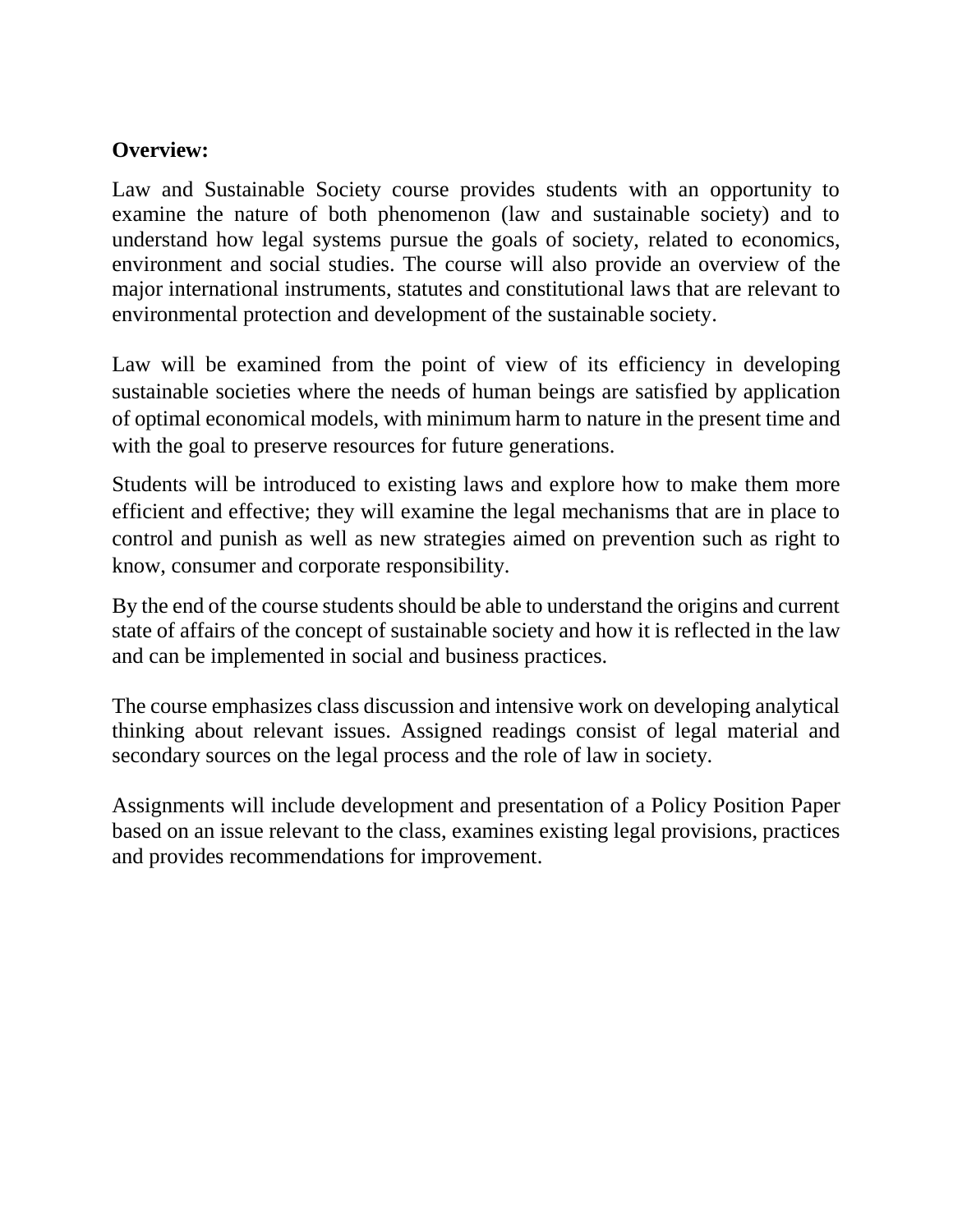### **Classroom and grading policies**

Classroom work will be organized in the form of roundtable, where lecture is followed by discussion. For some classes students will be divided into the small groups. Active participation in discussion is essential. Students missing the classes are required to submit 2 pages essay discussing the subject of every class. If more than two classes are missed it will influence the final grade.

The goal of the classroom work for students is to develop and deliver strong arguments to support own position in regard to the discussed topic based on relevant materials.

Presentation of the **Policy Position Paper** is required based on the suggested reading materials. The paper is designed to ensure that students comprehend the ideas discussed at the class and are able to deliver them to the audience in efficient and assertive manner. The paper should be approx. 1500 words long (about 5 typed double-spaced pages with 1-inch margins).

*The paper is worth 35 % of the final grade. Final exam is worth 35% of the final grade. Classroom participation is worth 30% of the final grade. Final exam will be open book and must be completed independently and on time.*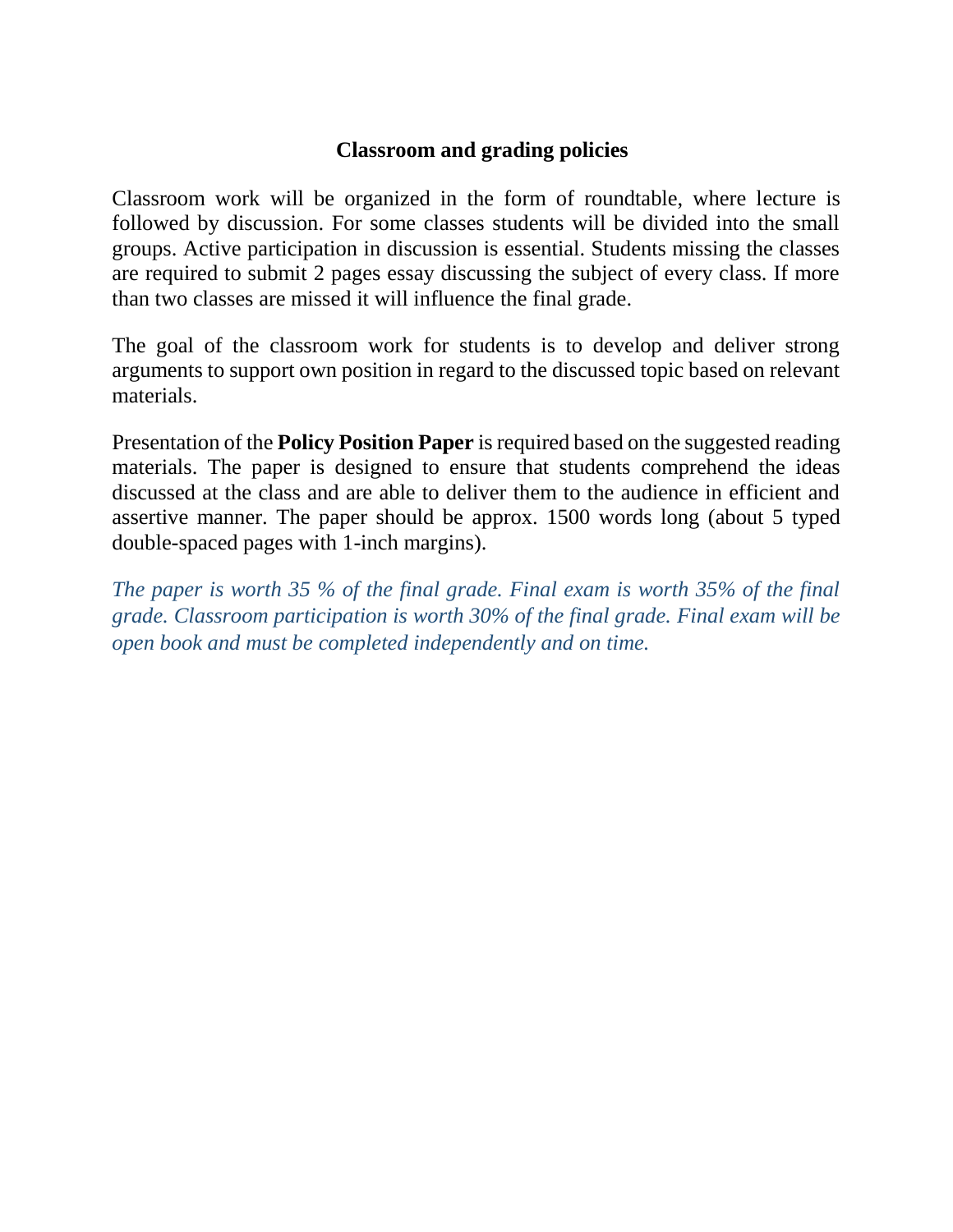## *Tentative Course Outline*

## **Part 1. Basic ideas (three classes).**

International and Constitutional principles relevant to the idea of sustainable society. Students will be introduced to international standards, provisions of constitutional and statutory laws (up to 7 states), will learn the difference between common and civil law approach towards issues, examine legislation, case-law and practice.

# **Part 2. Efficiency of Environmental Law and Policy (eight classes).**

Students will review and compare policies, legislation, cases and regulations from different states (up to 7 states) and evaluate their effectiveness. These include laws dealing with protection of endangered species, safe and clean energy, mining, oil and gas; use of land and agricultural resources; food safety, water, preservation and management of forests, parks and wildlife; urban, community and regional planning.

Students will examine the effectiveness of the policies and laws in achieving their goals, will apply cost-benefit analysis and discuss how the law should be further developed in order to avoid unnecessary impact, introduce new more effective practices and stimulate the development of the sustainable society.

# **Part 3. Good governance (four classes).**

Students will discuss existing legal provisions that constitute a framework for efficient government, including preventive emergency planning, environmental management systems, mechanisms of transparency, awareness and right-to-know. Students will also discuss non-regulatory methods, such as taxes and subsidies; business development assistance; professional continuing education; management of behavior and sociological influences; trade policies.

# **Part 4. Power and responsibility (four classes).**

Students will examine how basic principles of democracy, rule of law, ethics and fundamental human rights principles applied in different states are applied to accelerate the development of sustainable society; how government, society and business may affectively co-operate in order to protect public interest; what is the reaction of society and the national and international level regarding the actions of government and businesses that violate above mentioned principles and rules.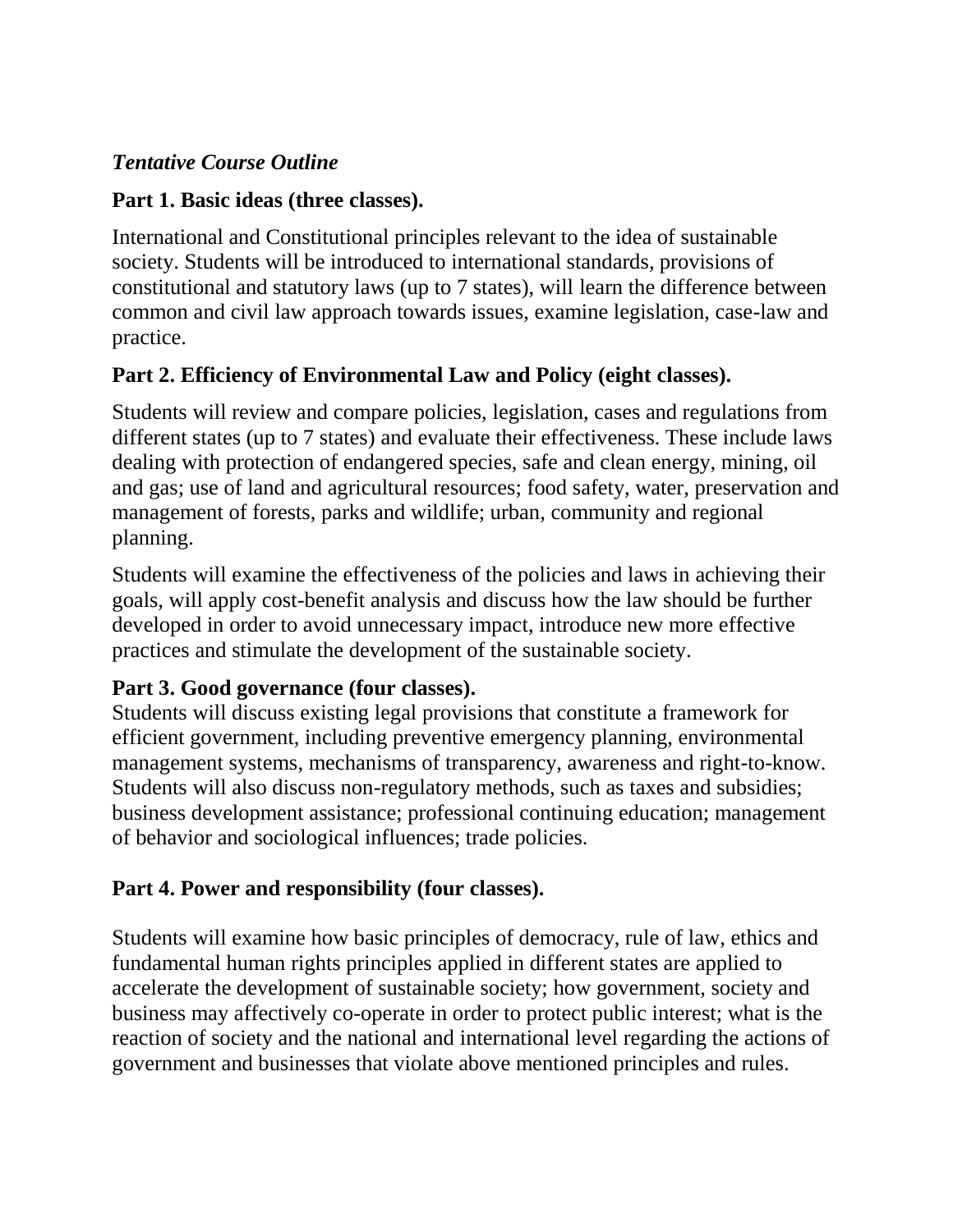### *Required reading:*

- 1. International Environmental Law in a Nutshell. 4<sup>th</sup> edition. Thomson Reuters. 2012;
- 2. Regulation, Enforcement and Governance in Environmental Law, 2014;
- *3.* Practicing Law in the Sharing Economy: Helping People Build Cooperatives, Social Enterprise, and Local Sustainable Economies, by [Janelle Orsi.](http://www.amazon.com/Janelle-Orsi/e/B001VWWPWC/ref=dp_byline_cont_ebooks_1)

### *Suggested reading:*

- 1. Global Sustainable Communities Handbook, ed. Woodrow W. Clark II, 2014
- 2. John R. Nolon, Comparative Land Use Law: Patterns of Sustainability, 37 URB.LAW.807 (2005).
- 3. Joseph A. Siegel, Alternative Dispute Resolution in Environmental Enforcement Cases: A Call for Enhanced Assessment and Greater Use, 24 PACE ENVTL.L.REV. 187, 189 (2007)
- 4. John R. Nolon & Jessica A. Bacher, Climate Change, Zoning and Transportation Planning, 37 REAL EST.L.J. 211 (2007)
- 5. John R. Nolon & Jessica A. Bacher, Creating a Local Environmental Law Program: Building a National Framework of Laws, 36 REAL EST.L.J.351 (2007).
- 6. CHRIS WOLD,DAVID HUNTER & MELISSA POWERS,CLIMATE CHANGE AND THE LAW (2009)

*Legal documents and resources:*

- 1. Constitutions of Canada, Germany, India, China.
- 2. International Environmental Law: Document Supplement by [Donald K.](http://www.amazon.com/s/ref=dp_byline_sr_book_1?ie=UTF8&field-author=Donald+K.+Anton&search-alias=books&text=Donald+K.+Anton&sort=relevancerank)  [Anton](http://www.amazon.com/s/ref=dp_byline_sr_book_1?ie=UTF8&field-author=Donald+K.+Anton&search-alias=books&text=Donald+K.+Anton&sort=relevancerank) (Author), [The late Jonathan I. Charney](http://www.amazon.com/s/ref=dp_byline_sr_book_2?ie=UTF8&field-author=The+late+Jonathan+I.+Charney&search-alias=books&text=The+late+Jonathan+I.+Charney&sort=relevancerank) (Author), [Philippe Sands](http://www.amazon.com/s/ref=dp_byline_sr_book_3?ie=UTF8&field-author=Philippe+Sands&search-alias=books&text=Philippe+Sands&sort=relevancerank) (Author), & 2 [more.](http://www.amazon.com/International-Environmental-Law-Document-Supplement/dp/0820564362) 2007.
- 3. [United Nations Environment Programme](http://www.unep.org/) (UNEP)
- 4. Documents in International Environmental Law,
- 5. European Environmental Law
- 6. Guide to International Environmental Law
- 7. International Courts and Environmental Protection
- 8. International Law & the Environment